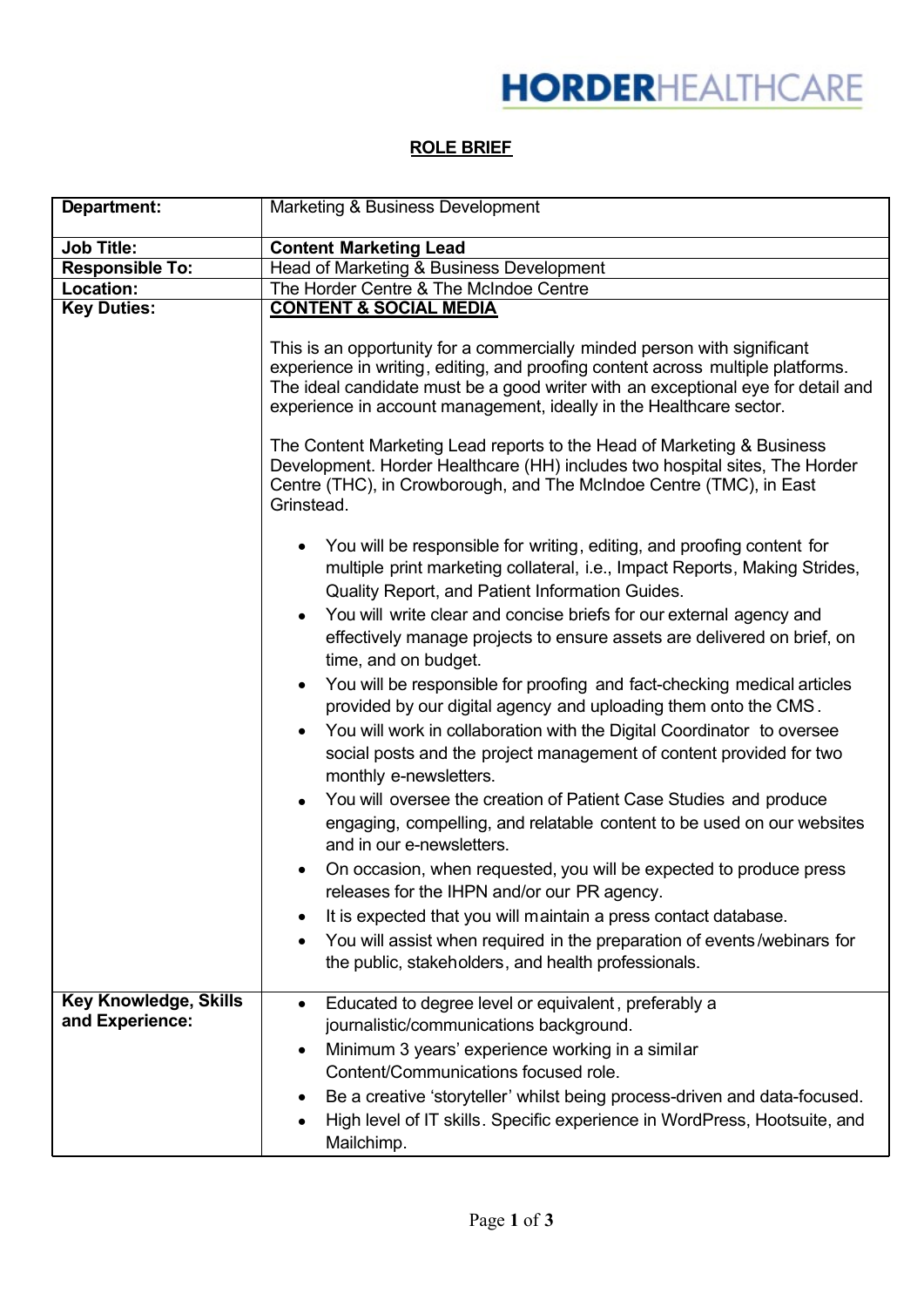|                                           | Experience of Microsoft 365 would be helpful but not essential.                                                                                                                                                                                                                                                                                                                                                                                                                                                                                                     |
|-------------------------------------------|---------------------------------------------------------------------------------------------------------------------------------------------------------------------------------------------------------------------------------------------------------------------------------------------------------------------------------------------------------------------------------------------------------------------------------------------------------------------------------------------------------------------------------------------------------------------|
| <b>Health and Safety:</b>                 | The Health Act 2008<br>Code of Practice for Prevention and Control of Healthcare Associated Infections:                                                                                                                                                                                                                                                                                                                                                                                                                                                             |
|                                           | You will carry out your duties in a way that maintains and promotes the<br>principles and practice of infection prevention and control. You will comply with<br>national standards, policies, guidelines and procedures. If you need a few tips,<br>speak with our Infection Control Specialist.                                                                                                                                                                                                                                                                    |
|                                           | For clinical colleagues with direct patient contact, this will include (but is not<br>limited to):                                                                                                                                                                                                                                                                                                                                                                                                                                                                  |
|                                           | compliance with clinical procedures and protocols, in cluding uniform and<br>dress code                                                                                                                                                                                                                                                                                                                                                                                                                                                                             |
|                                           | the use of personal protective equipment<br>safe procedures for using aseptic techniques<br>safe disposal of sharps.                                                                                                                                                                                                                                                                                                                                                                                                                                                |
|                                           | Please take due care at work, reporting any accidents, incidents or near misses<br>to your line manager and record them on the Datix system.                                                                                                                                                                                                                                                                                                                                                                                                                        |
| <b>Equal Opportunities</b>                | Horder Healthcare's Equal Opportunities Policy tells you all about our<br>commitment to ensuring that no patient, colleague or prospective colleague is<br>discriminated against, whether directly or indirectly on the grounds of : gender,<br>sexual orientation, age, marital status, responsibility for dependants, disability,<br>religion, creed, colour, race, nationality, ethnic or national origin, trade union<br>activity, social background, health status, or is disadvantaged by conditions or<br>requirements which cannot be shown as justifiable. |
| <b>Confidentiality</b>                    | You will make sure that no confidential information is disclosed about Horder<br>Healthcare or its associated companies (including information about patients<br>and colleagues) to any unauthorised person.                                                                                                                                                                                                                                                                                                                                                        |
| <b>Safeguarding</b>                       | You will be aware of the key issues in safeguarding children and vulnerable<br>adults from significant and serious harm. Reporting safeguarding concerns to<br>appropriate professionals and recording incidents accurately.                                                                                                                                                                                                                                                                                                                                        |
| <b>People Managers</b><br>(if applicable) | You have a responsibility to manage your team, ensuring safe staffing levels at<br>all times. You should ensure all new team members are effectively inducted onto<br>your department; making sure that mandatory training is complete and kept up<br>to date. You should effectively manage your team members monitoring<br>performance and absence, using the HR policies and procedures.                                                                                                                                                                         |
| <b>Review</b>                             | Whilst this role brief outlines the main duties of your role identified at the date of<br>issue, you may be required to carry out additional tasks as requested by senior<br>colleagues.<br>Your role may be subject to amendments in the light of the changing needs of<br>the business, and will be reviewed periodically, which we'll discuss with you first.                                                                                                                                                                                                    |
| <b>Role Brief Agreement</b>               | I have read this role brief and understand the contents of my day-to-day duties. I<br>also understand that this role brief may change over time with the business<br>needs of Horder Healthcare. I understand that the role brief will therefore be<br>subject to periodic review.                                                                                                                                                                                                                                                                                  |